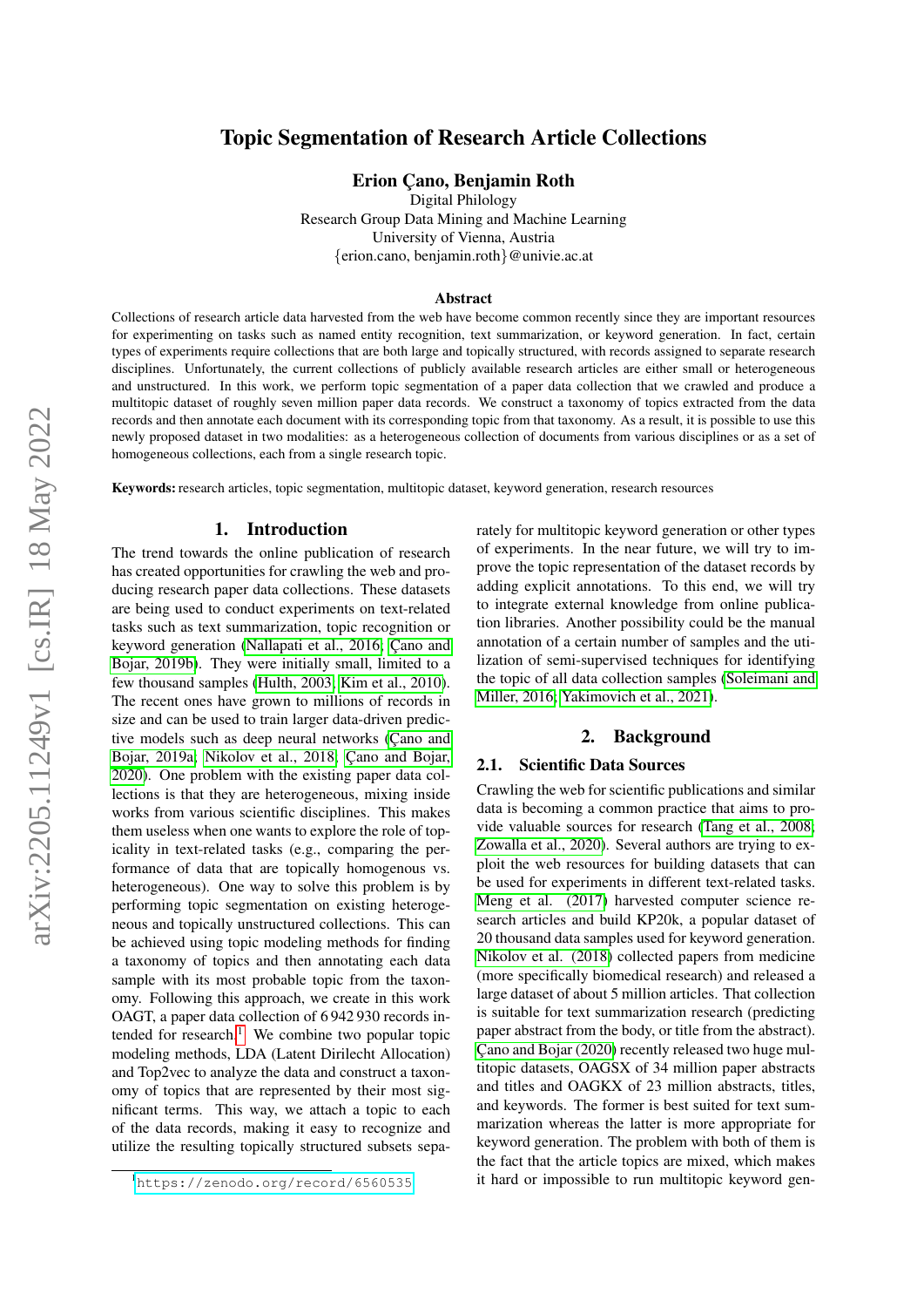eration or text summarization experiments. This work aims to create a multitopic dataset with article data organized by topic. We build upon the Arnetminer initiative [\(Tang et al., 2008\)](#page-5-3) and their OAG (Open Academic Graph) collection of academic works [\(Zhang et](#page-5-5) [al., 2019\)](#page-5-5). More specifically, we utilize OAG version  $2.1<sup>2</sup>$  $2.1<sup>2</sup>$  which is the latest, released in November 2020. The data processing and topic modeling steps are described in Section [3.](#page-1-1)

#### 2.2. Topic Modeling Research

Research on automatic topic modeling and indexation has an early history that dates back to the nineties. [Deerwester et al. \(1990\)](#page-4-8) tried to solve the retrieval problem of matching query and document terms. They proposed LSI (Latent Semantic Indexing), a method that is based on matrix factorization (more specifically singular value decomposition) tries to uncover the latent semantic structure of documents. LSI was an important milestone that worked well in different retrieval and indexing tasks. [Hofmann \(1999\)](#page-4-9) proposed PLSI (Probabilistic Latent Semantic Indexing) which represents a significant advantage over LSI; solid foundations in statistical latent class model and maximization of log-likelihood function which minimizes word perplexity. Their experiments revealed gains of PLSI over LSI and standard term matching. Furthermore, PLSI can benefit from statistical methods of model fitting and combination. LDA (Latent Dirichlet Allocation) is another popular probabilistic topic model that has been used for many years [\(Blei et al., 2003\)](#page-4-10). It is based on the exchangeability assumption (invariance of document order in collection and term order in a document), modeling documents as a finite mixture of topics, which on the other hand, are modeled using topic probabilities. Significant improvements are reported by comparing against PLSI. Despite the success of these above methods for many years, they do also exhibit limitations and drawbacks. In their foundation, they rely on the exchangeability assumption (bag-ofwords representation) and ignore word order in documents. Moreover, to provide optimal results, they require certain preprocessing steps like removing stopwords, knowing the number of topics ahead of the modeling process, etc. The recent developments involving distributed representations of words [\(Mikolov et al.,](#page-4-11) [2013\)](#page-4-11) or longer text units like sentences and documents [\(Le and Mikolov, 2014\)](#page-4-12), and especially pretrained language models [\(Devlin et al., 2019\)](#page-4-13), have been proven very successful in capturing word semantics and context. They have opened opportunities to reframe topic modeling from different perspectives. Top2vec is based on the assumption that the joint word and document embedding is a semantic embedding that learns the semantic association between words and documents [\(An](#page-4-14)[gelov, 2020\)](#page-4-14). Moreover, the semantic space can be seen as a continuous representation of topics where a

dense cluster of points can be interpreted as documents pertaining to a similar topic. Top2vec creates jointly embedded topic, document, and word vectors with semantic similarity being the distance between them. To account for document vector sparsity, dimensionality reduction with UMAP (Uniform Manifold Approximation and Projection) is utilized [McInnes et al. \(2020\)](#page-4-15). HDBSCAN which is a density-based clustering algorithm [\(McInnes et al., 2017\)](#page-4-16) is then used to find dense clusters of documents. The author reports that Top2vec topics are more informative and offer a better representation of the corpus, compared to those offered by LDA and PLSA. The recent topic classification research has been steering towards neural networks and pretrained language models [\(Ech-Chouyyekh et al.,](#page-4-17) [2019;](#page-4-17) [Danilov et al., 2021\)](#page-4-18). BERTopic is another recent technique [Grootendorst \(2020\)](#page-4-19), very similar with Top2vec. It makes it possible to use BERT [\(Devlin](#page-4-13) [et al., 2019\)](#page-4-13) variants for generating document embeddings, and same as Top2vec utilizes UMAP and HDB-SCAN for dimensionality reduction and clustering. It further uses a class-based TF-IDF (applying TF-IDF on clusters of documents) to find the important topic words and then the topics. Unfortunately, there is still no comparison between Top2vec and BERTopic.

#### 3. Topic Modeling Procedure

<span id="page-1-1"></span>To perform topic modeling and segmentation on the OAG collection, we utilized LDA and Top2vec.<sup>[3](#page-1-2)</sup> For constructing a highly-representative taxonomy of topics, we performed several parameter optimizations on both methods. Since we also wanted to have a collection of realistic data samples, we also performed two filtering steps that removed the outliers (very long or very short record fields). The details of these data processing steps are given in the following sections.

#### 3.1. Data Preprocessing

We started from OAG version 2.1 and applied a first filtering step to drop out all article records without *title*, *abstract* and *keywords* (three fields available in every sample of OAGT). Authors names were intentionally removed to avoid any privacy concerns. Using the *language* attriburte, we also removed records not in English. All other article attributes like *publisher*, *year*, *venue*, *volume*, *issue*, *isbn*, *issn*, *doi*, *url*, etc. were retained in every sample they appeared. These steps reduced the collection to about 15 million samples, from about 31 million that were initially retrieved. After completing the above initial preparatory steps, we explored some of the samples. There were outliers in certain fields (e.g., very long titles or abstracts). We used CoreNLP tokenizer [\(Manning et al., 2014\)](#page-4-20) and removed records with a title not within 2 - 40 tokens and abstracts, not in the range of 70 - 450 tokens. Since author keywords played an important role in the process, we also removed records with fewer than 3 and

<span id="page-1-0"></span><sup>2</sup><https://www.aminer.cn/oag-2-1>

<span id="page-1-2"></span><sup>&</sup>lt;sup>3</sup>BERTopic computation requirements could not be met.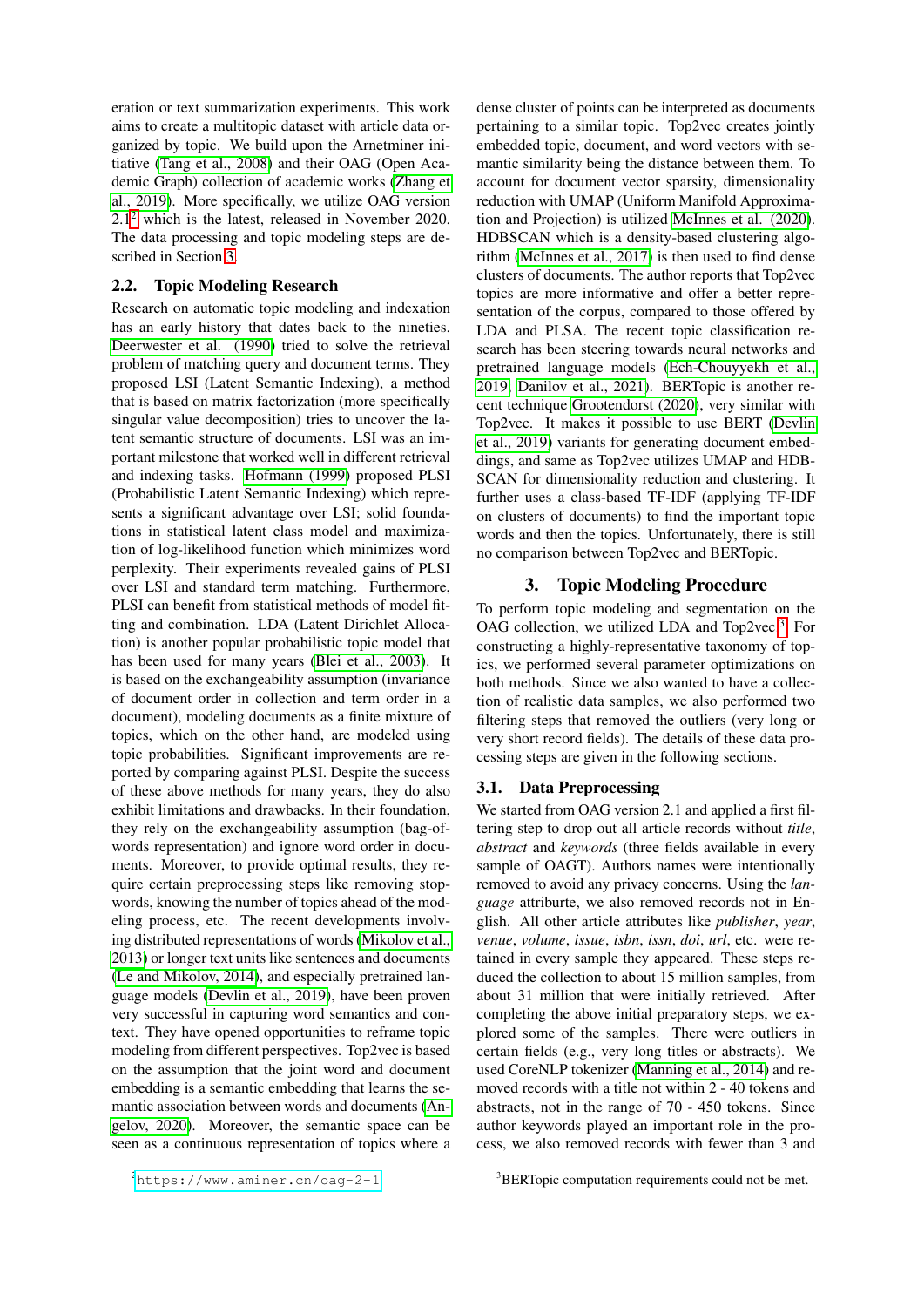more than 35 of them. We also tried to keep the collection clean of non-standard symbols (not in the ASCII range of UTF-8). Records with more than five such symbols in abstract and title (joined together) were removed. After this second set of filtering steps, the collection was reduced to 6 942 930 records which is also the final size of OAGT.

# 3.2. Data Preparation

To facilitate the memory requirements of the topic modeling methods, we used a "shortcut". Instead of analyzing combinations of title, abstract, and author keywords, we used comma-separated keyword hashes made up of the authors' keywords enriched with other keyterms extracted from the joined abstract and title string. This way, we are assured that the overall data sample topicality captures the influence of title, abstract, and author keywords together. To extract these extra keyterms, we utilized an implementation<sup>[4](#page-2-0)</sup> of RAKE, a popular method for keyword extraction that is fast, domain-independent, and language-independent [\(Rose et al., 2010\)](#page-5-6). The keyterms extracted with RAKE were limited to a length of 1 to 3 (unigrams, bigrams, and trigrams only). An example of such article keyword hash is shown in Table [1.](#page-2-1) Considering that there

cell cycle , dna binding proteins , signal transduction , dna damage , diploidy , dna replication , genetic loci , dna repair , heterozygote , mutation , replication stress presented , rad6 dependent pathways , particular cell types

<span id="page-2-1"></span>Table 1: Example of a keyword hash

was an average of 8 author keywords per sample, we tried to reach a roughly uniform keyword hash size. To this end, we varied the number of extra keyterms extracted with RAKE based on the number of author keywords for each sample (more extra keyterms for fewer author keywords and vice-versa). In the end, the average keyword hash size of the entire collection was roughly 14 tokens.

# 3.3. Topic Modeling Optimizations

The quality of topic modeling depends on several parameters which require optimization. One way to optimize those model parameters is by trying different values for each of them to maximize the topic coherence score, a measure of the degree of semantic similarity between high scoring words in the respective topics (Röder et al.,  $2015$ ). We used the topic coherence to optimize different LDA model parameters. Starting with the dictionary, we removed words that are very common (more frequent than the value of no\_above parameter) or very rare (less frequent than the no\_below parameter). In the case of no below, we tried all

values from 10 to 150 and found 105 (words appearing less than 105 times discarded) to be the optimal one. For no\_above, we tried values  $0.2, 0.3, ..., 0.9$ and found 0.4 (words with frequency higher than 40 % discarded) to be the optimum. Two more model parameters that we optimized are iterations and passes. The former dictates the number of iterations of the model on each document of the collection, whereas the latter dictates the number of iterations on the entire document collection (this is known as epochs in the context of neural networks). Normally, higher values of these parameters could lead to better models, but would also require more memory. The best we could do within our limited computing resources was trying values 1, 2, ..., 5 for each of them. The optima we found were 5 and 3 for iterations and passes respectively. The final optimization we performed was about the number of topics (num\_topics parameter). We tried all values between 5 and 150 and got 27 as the optimum, once again with respect to maximizing the value of the topic coherence score. Compared to LDA, Top2vec offers the advantage of performing certain optimizations automatically. Since it handles frequent workds (and especially stop words) by itself, there is no no above to set or optimize. Top2vec offers the possibility to chose between fast-learn (runs fast but produces lowerquality vectors), learn (balance between run speed and vector quality), and deep-learn (best quality of vectors, but runs slowly). We worked with learn option, since deep-learn was taking too long and could even fail because of out-of-memory errors. For the other parameters like embedding model (using doc2vec by default), chunk\_length (length of document chunks), embedding\_batch\_size, etc. we used the default values.

# 3.4. Taxonomy of Topics

We combined the top 10 topic words from LDA and Top2vec respectively (first word from Top2vec, second from LDA, third from Top2vec, etc.) and formed the taxonomy of 27 topics, with 20 terms for each topic. It is presented in Table [4.](#page-6-0) The combination of topic words preserved their order (most significant first) as returned from each method. We carefully replaced duplicated terms (with the next high-ranking term) by performing stemming. The duplicate terms were mostly plural forms such as "control system" and "control systems", "pixel" and "pixels", etc. One thing we observed is that Top2vec tends to yield single-word phrases instead of n-grams. Contrary, LDA produces more bigrams and trigrams. Overall, the topic terms are mostly unigrams. As for the topic size (number of records pertaining to each topic), we can see from Table [4](#page-6-0) that the biggest is topic0 with 401 338 documents and the smallest is topic26 with 147 896 documents (topics are actually ranked by their size). The main benefit of the segmentation process is the possibility to use OAGT in two

<span id="page-2-0"></span><sup>4</sup><https://pypi.org/project/rake-nltk>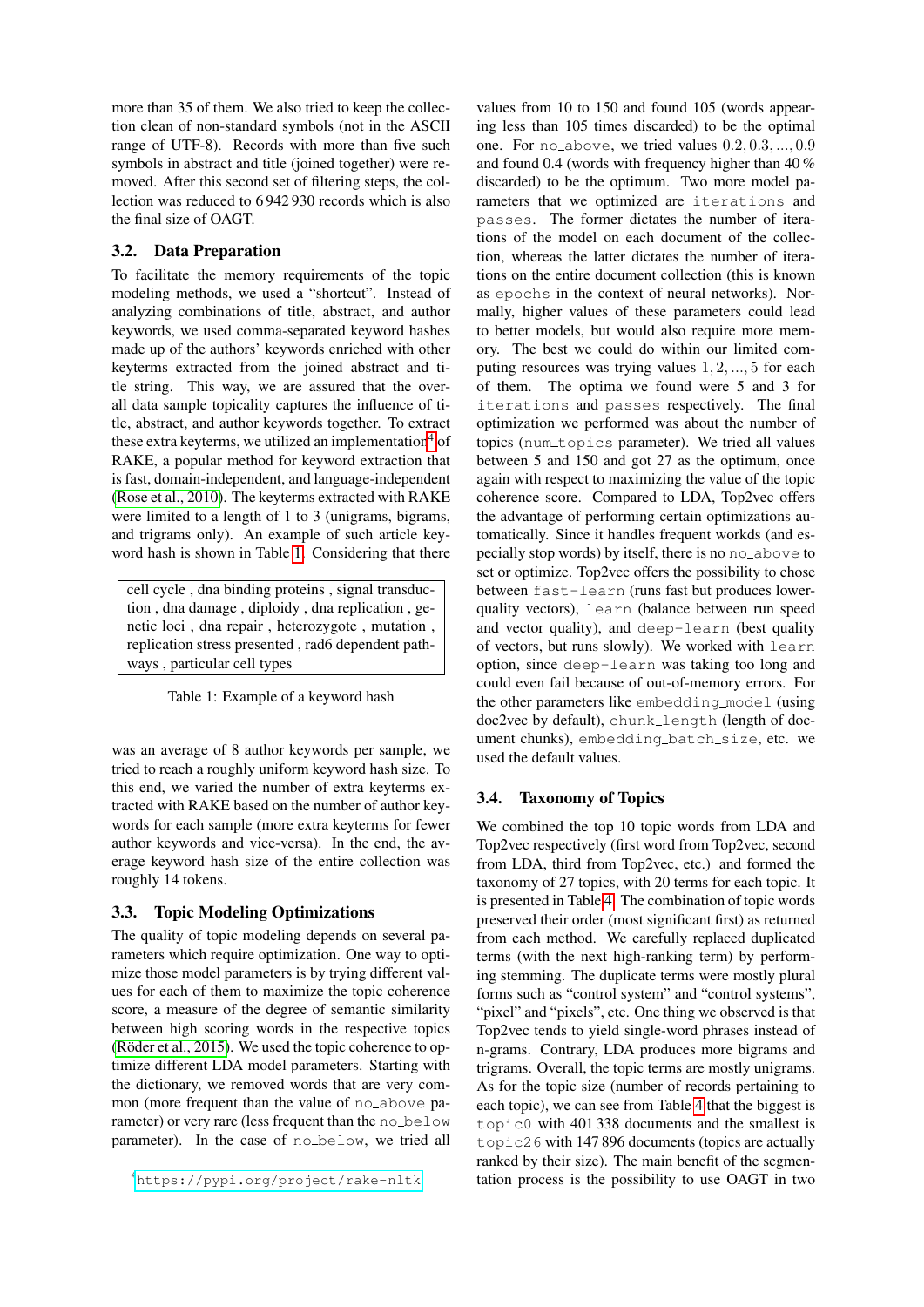"title": "Healthcare spending and health outcomes: evidence from selected East African countries.", "abstract": "The results of this study have important policy and management implications for the eight East African countries. From a policy perspective, it is necessary to understand if a greater allocation of resources to the healthcare sector is worthwhile and to determine whether to encourage private healthcare investment. From the management perspective, investing in more private institutions, such as hospitals and clinics, is essential for health outcomes in the average country. The results of this study can be used by the World Health Organization as well as other non-governmental organizations that provide financial assistance to East African countries.", "keywords": ["Healthcare expenditures", "health outcome", "infant deaths", "life expectancy", "neonatal deaths", "under-five deaths"], "lang": "en", "volume": "17", "issue": "1", "issn": "1729-0503", "topic": 6, "topic terms": ["respondents", "mental", "questionnaires", "computed tomography", "prevention", "interviews", "care", "occupational", "brain mapping", "ergonomics", "eye movement", "suicide", "health", "human factors", "occupational safety", "injury prevention", "suicide prevention", "social network", "dsp", "alcohol"]

<span id="page-3-0"></span>Table 2: A data sample example from OAGT dataset

| <b>Attribute</b>          | Value           |  |
|---------------------------|-----------------|--|
| Title length in tokens    | 9.75(2.67)      |  |
| Abstract length in tokens | 149.84(59.14)   |  |
| Author keywords           | 8.09(5.21)      |  |
| Keywords-Topics Jindex    | $0.4\%$ (1.3%)  |  |
| Keywords-Topics overlap   | $0.72\%$ (2.3%) |  |

<span id="page-3-1"></span>Table 3: Statistics of OAGT dataset

ways: either as a huge heterogeneous dataset of multiple topics or as a collection of 27 datasets, each being a homogeneous corpus with samples from a specific research domain.

### 4. OAGT Dataset

Table [2](#page-3-0) shows a data sample example from OAGT. We computed some basic statistics from the dataset which are presented in Table [3.](#page-3-1) As we can see, the average length as the number of tokens for the title and abstract is 9.75 and 149.84 respectively. The number of authors' keywords is roughly 8. We further tried to check the similarity between author keywords and topic terms. One way to do this is by computing the Jaccard similarity (Keywords-Topics Jindex in Table [3\)](#page-3-1) between the two sets of tokens using the following equation:

$$
J(A, T) = \frac{|T \cap A|}{|T \cup A|} = \frac{|T \cap A|}{|T| + |A| - |T \cap A|}
$$

where  $T$  is the set of unique tokens in the topic terms and A is the set of unique tokens in the authors' keywords. The average value we computed for this metric in the whole OAGT is 0.4 %. Another metric that shows the similarity between author keywords and the topic terms is the overlap  $o(a, t) = \frac{|\{a\} \cap \{t\}|}{|\{t\}|}$  which computes the fraction of unique topic tokens  $t$  that overlap with a token from authors' keywords a. The average value of this overlap in the whole OAGT is 0.72 %. These statistics indicate that the similarity between the authors' keywords and the topic terms is too low. We carefully checked some records and noticed that indeed, the authors' keywords are specific and tightly related to the title and abstract. Contrary, the topic terms are way more generic and provide only a high-level overview of what that paper is about.

# 5. Discussion

Many large collections of research article data that are available today can be used for experimenting on tasks such as named entity recognition, text summarization, topic analysis, keyword generation, etc. One problem with these available datasets is the fact that they are heterogeneous and topically unstructured, in the sense that the articles they contain belong to various research disciplines. The few homogeneous datasets with records from a single discipline are relatively small. In this work, we created OAGT, a dataset of 6 942 930 research article data records that is both large and multitopic. We combined LDA and Top2vec, two popular topic modeling methods to construct a taxonomy of 27 topics. Each topic of the taxonomy is represented by its 20 terms which are the most significant ones. The topic annotation of each record makes it possible to use this data collection in two modalities: as a huge heterogeneous set of multiple topics (same as most existing collections, ignoring the topic annotations we added) or as 27 large sets (the smallest having 147 896 documents) of samples from different topics, each set being homogenous, with documents of a single topic. One serious difficulty we faced was the high computation requirements when working with data collections of this size. As a result, we couldn't utilize other advanced topic recognition techniques such as BERTopic for reaching an even better taxonomy of topics. Another limitation of our work is the lack of explicit topic identifiers attached to each record. One would expect to have each document annotated by a hierarchical scheme of  $1 - 3$  levels of terms, same as those used by editors or publication libraries (e.g., a paper about immunology research could be labeled medicine.immunology).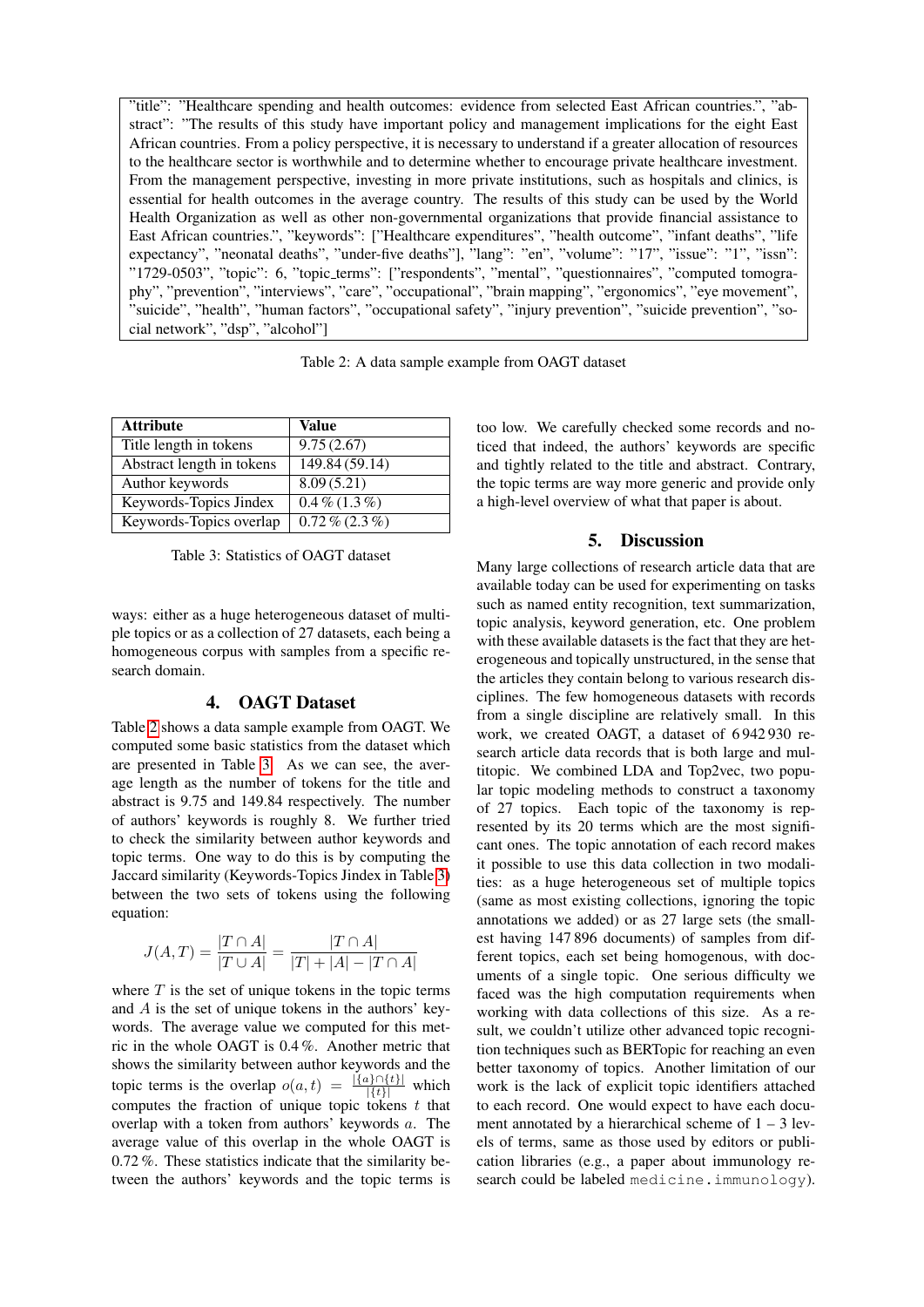In the future, we plan to overcome this limitation by trying different approaches. One possibility is to integrate knowledge from online classification systems of research works such as that of ACM.<sup>[5](#page-4-21)</sup> Another possibility is to hire experts who could manually annotate hundreds of records, and then utilize semi-supervised learning techniques [\(Soleimani and Miller, 2016;](#page-5-1) [Yaki](#page-5-2)[movich et al., 2021\)](#page-5-2) for scaling up to the entire collection.

# 6. Bibliographical References

- <span id="page-4-14"></span>Angelov, D. (2020). Top2vec: Distributed representations of topics. *CoRR*, abs/2008.09470.
- <span id="page-4-10"></span>Blei, D. M., Ng, A. Y., and Jordan, M. I. (2003). Latent dirichlet allocation. 3(null):993–1022, mar.
- <span id="page-4-4"></span>Çano, E. and Bojar, O. (2019a). Efficiency metrics for data-driven models: A text summarization case study. In *Proceedings of the 12th International Conference on Natural Language Generation*, pages 229–239, Tokyo, Japan, October–November. Association for Computational Linguistics.
- <span id="page-4-1"></span>Cano, E. and Bojar, O. (2019b). Keyphrase generation: A multi-aspect survey. In *2019 25th Conference of Open Innovations Association (FRUCT)*, pages 85–94, Helsinki, Finland, Nov.
- <span id="page-4-7"></span>Cano, E. and Bojar, O. (2020). Two huge title and keyword generation corpora of research articles. In *Proceedings of The 12th Language Resources and Evaluation Conference*, pages 6663–6671, Marseille, France, may. European Language Resources Association.
- <span id="page-4-5"></span>Cano, E. and Bojar, O. (2020). How many pages? paper length prediction from the metadata. In *Proceedings of the 4th International Conference on Natural Language Processing and Information Retrieval*, NLPIR 2020, page 91–95, New York, NY, USA. Association for Computing Machinery.
- <span id="page-4-18"></span>Danilov, G., Ishankulov, T., Kotik, K., Orlov, Y., Shifrin, M. A., and Potapov, A. (2021). The classification of short scientific texts using pretrained BERT model. In John Mantas, et al., editors, *Public Health and Informatics - Proceedings of MIE 2021, Medical Informatics Europe, Virtual Event, May 29-31, 2021*, volume 281 of *Studies in Health Technology and Informatics*, pages 83–87. IOS Press.
- <span id="page-4-8"></span>Deerwester, S., Dumais, S. T., Furnas, G. W., Landauer, T. K., and Harshman, R. (1990). Indexing by latent semantic analysis. *Journal of the American Society for Information Science*, 41(6):391–407.
- <span id="page-4-13"></span>Devlin, J., Chang, M.-W., Lee, K., and Toutanova, K. (2019). BERT: Pre-training of deep bidirectional transformers for language understanding. In *Proceedings of the 2019 Conference of the North American Chapter of the Association for Computational Linguistics: Human Language Technologies, Volume 1 (Long and Short Papers)*, pages 4171–

4186, Minneapolis, Minnesota, June. Association for Computational Linguistics.

- <span id="page-4-17"></span>Ech-Chouyyekh, M., Omara, H., and Lazaar, M. (2019). Scientific paper classification using convolutional neural networks. In *Proceedings of the 4th International Conference on Big Data and Internet of Things*, BDIoT'19, New York, NY, USA. Association for Computing Machinery.
- <span id="page-4-19"></span>Grootendorst, M. (2020). Bertopic: Leveraging bert and c-tf-idf to create easily interpretable topics.
- <span id="page-4-9"></span>Hofmann, T. (1999). Probabilistic latent semantic indexing. In *Proceedings of the 22nd Annual International ACM SIGIR Conference on Research and Development in Information Retrieval*, SIGIR '99, page 50–57, New York, NY, USA. Association for Computing Machinery.
- <span id="page-4-2"></span>Hulth, A. (2003). Improved automatic keyword extraction given more linguistic knowledge. In *Proceedings of the 2003 Conference on Empirical Methods in Natural Language Processing*, pages 216– 223.
- <span id="page-4-3"></span>Kim, S. N., Medelyan, O., Kan, M.-Y., and Baldwin, T. (2010). SemEval-2010 task 5 : Automatic keyphrase extraction from scientific articles. In *Proceedings of the 5th International Workshop on Semantic Evaluation*, pages 21–26, Uppsala, Sweden, July. Association for Computational Linguistics.
- <span id="page-4-12"></span>Le, Q. and Mikolov, T. (2014). Distributed representations of sentences and documents. In *Proceedings of the 31st International Conference on International Conference on Machine Learning - Volume 32*, ICML'14, page II–1188–II–1196. JMLR.org.
- <span id="page-4-20"></span>Manning, C., Surdeanu, M., Bauer, J., Finkel, J., Bethard, S., and McClosky, D. (2014). The Stanford CoreNLP natural language processing toolkit. In *Proceedings of 52nd Annual Meeting of the Association for Computational Linguistics: System Demonstrations*, pages 55–60, Baltimore, Maryland, June. Association for Computational Linguistics.
- <span id="page-4-16"></span>McInnes, L., Healy, J., and Astels, S. (2017). hdbscan: Hierarchical density based clustering. *Journal of Open Source Software*, 2(11):205.
- <span id="page-4-15"></span>McInnes, L., Healy, J., and Melville, J. (2020). Umap: Uniform manifold approximation and projection for dimension reduction. *CoRR*, abs/2008.09470.
- <span id="page-4-6"></span>Meng, R., Zhao, S., Han, S., He, D., Brusilovsky, P., and Chi, Y. (2017). Deep keyphrase generation. In *Proceedings of the 55th Annual Meeting of the Association for Computational Linguistics*, pages 582– 592. Association for Computational Linguistics.
- <span id="page-4-11"></span>Mikolov, T., Sutskever, I., Chen, K., Corrado, G., and Dean, J. (2013). Distributed representations of words and phrases and their compositionality. In *Proceedings of the 26th International Conference on Neural Information Processing Systems - Volume 2*, NIPS'13, page 3111–3119, Red Hook, NY, USA. Curran Associates Inc.

<span id="page-4-21"></span><sup>5</sup><https://dl.acm.org/ccs>

<span id="page-4-0"></span>Nallapati, R., Zhou, B., dos Santos, C., Gulçehre, Ç.,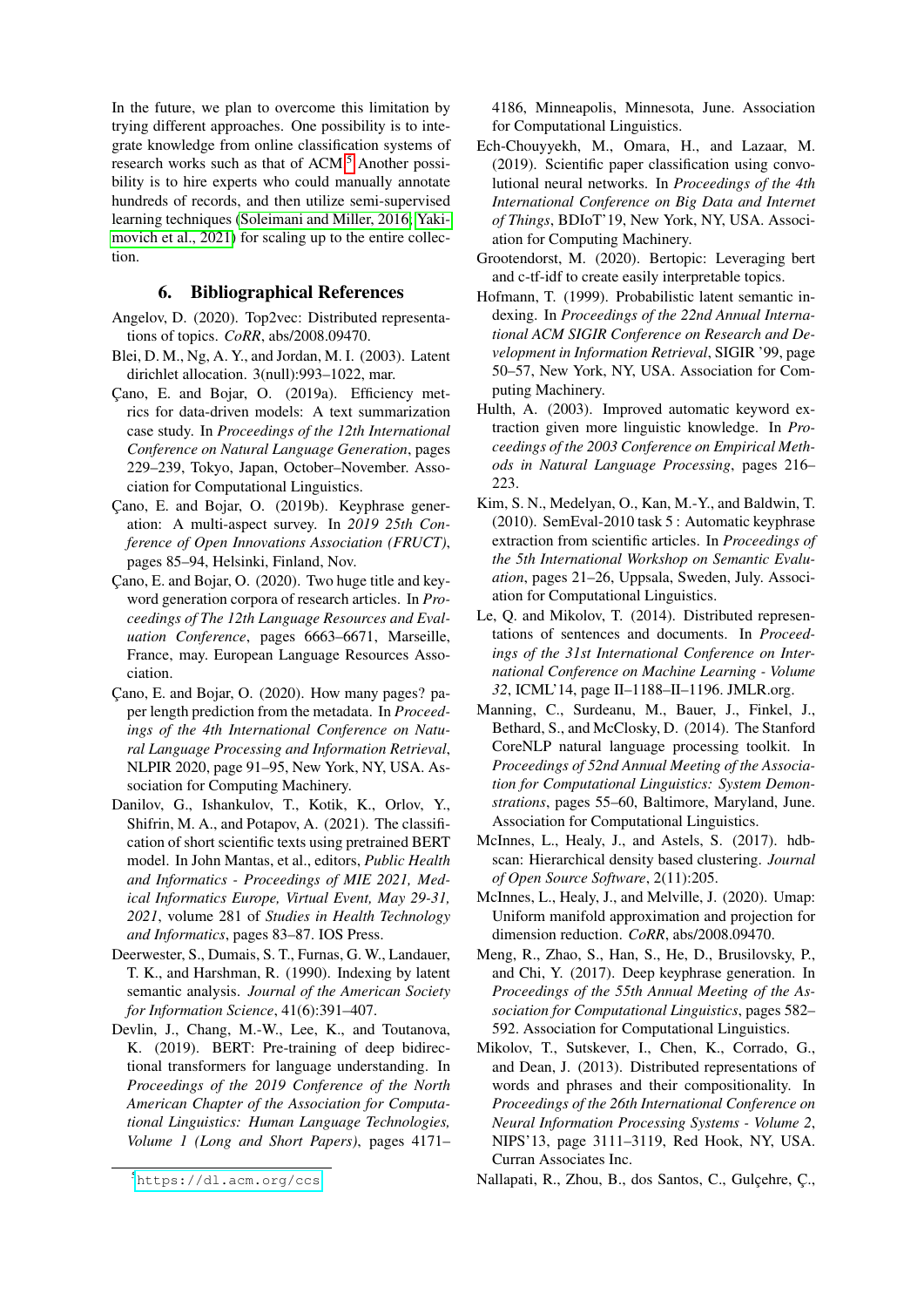and Xiang, B. (2016). Abstractive text summarization using sequence-to-sequence RNNs and beyond. In *Proceedings of The 20th SIGNLL Conference on Computational Natural Language Learning*, pages 280–290, Berlin, Germany, August. Association for Computational Linguistics.

- <span id="page-5-0"></span>Nikolov, N. I., Pfeiffer, M., and Hahnloser, R. H. R. (2018). Data-driven summarization of scientific articles. *CoRR*, abs/1804.08875.
- <span id="page-5-7"></span>Röder, M., Both, A., and Hinneburg, A. (2015). Exploring the space of topic coherence measures. In *Proceedings of the Eighth ACM International Conference on Web Search and Data Mining*, WSDM '15, page 399–408, New York, NY, USA. Association for Computing Machinery.
- <span id="page-5-6"></span>Rose, S., Engel, D., Cramer, N., and Cowley, W., (2010). *Automatic Keyword Extraction from Individual Documents*, chapter 1, pages 1–20. John Wiley & Sons, Ltd.
- <span id="page-5-1"></span>Soleimani, H. and Miller, D. J. (2016). Semisupervised multi-label topic models for document classification and sentence labeling. In *Proceedings of the 25th ACM International on Conference on Information and Knowledge Management*, CIKM '16, page 105–114, New York, NY, USA. Association for Computing Machinery.
- <span id="page-5-3"></span>Tang, J., Zhang, J., Yao, L., Li, J., Zhang, L., and Su, Z. (2008). Arnetminer: Extraction and mining of academic social networks. In *Proceedings of the 14th ACM SIGKDD International Conference on Knowledge Discovery and Data Mining*, KDD '08, page 990–998, New York, NY, USA. Association for Computing Machinery.
- <span id="page-5-2"></span>Yakimovich, A., Beaugnon, A., Huang, Y., and Ozkirimli, E. (2021). Labels in a haystack: Approaches beyond supervised learning in biomedical applications. *Patterns*, 2(12):100383.
- <span id="page-5-5"></span>Zhang, F., Liu, X., Tang, J., Dong, Y., Yao, P., Zhang, J., Gu, X., Wang, Y., Shao, B., Li, R., and Wang, K. (2019). Oag: Toward linking large-scale heterogeneous entity graphs. In *Proceedings of the 25th ACM SIGKDD International Conference on Knowledge Discovery & Data Mining*, KDD '19, page 2585–2595, New York, NY, USA. Association for Computing Machinery.
- <span id="page-5-4"></span>Zowalla, R., Wetter, T., and Pfeifer, D. (2020). Crawling the german health web: Exploratory study and graph analysis. *J Med Internet Res*, 22(7):e17853, Jul.

# Appendix: Table with topic terms

The list of topics and their terms, together with the number of documents pertaining to each topic are presented in Table [4.](#page-6-0)